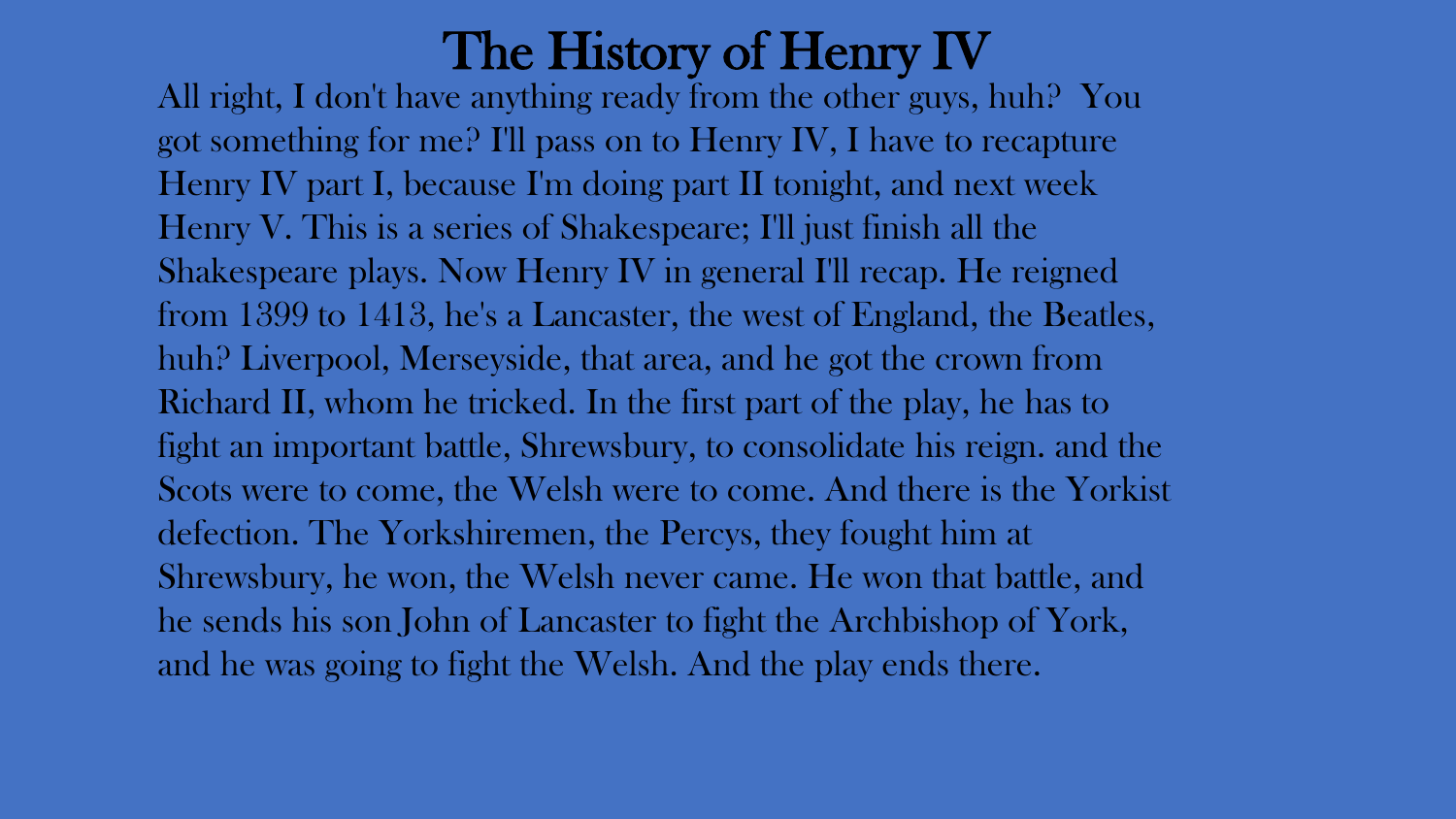In Part II, is going to be the battle of Gaultree Forest by his son John. He's going to beat, by a trick, I'll explain that next, the forces of the Yorkists, but the king is going to die, and he's gonna be succeeded by Henry V. And in the play Henry V, Shakespeare's going to take up the challenge, "What is a philosopher king? What is leadership? It's the frontal play to discuss leadership by Shakespeare. That's his hero, if you like, you want to put it in those godforsaken Hollywood terms, Henry V. But Henry IV is to prepare the stage. There's some comic characters in the play, which you know, Pistol, Bardolph..and Falstaff, I told you about those before. So, when the play opens, the king has defeated his enemies and he sends his son (John of Lancaster) and the Duke of Westmoreland to Yorkshire to fight a battle. He himself has Prince Hal, (later) Henry V, the son, the Prince of Wales, they're gonna fight the Welsh. They never get there.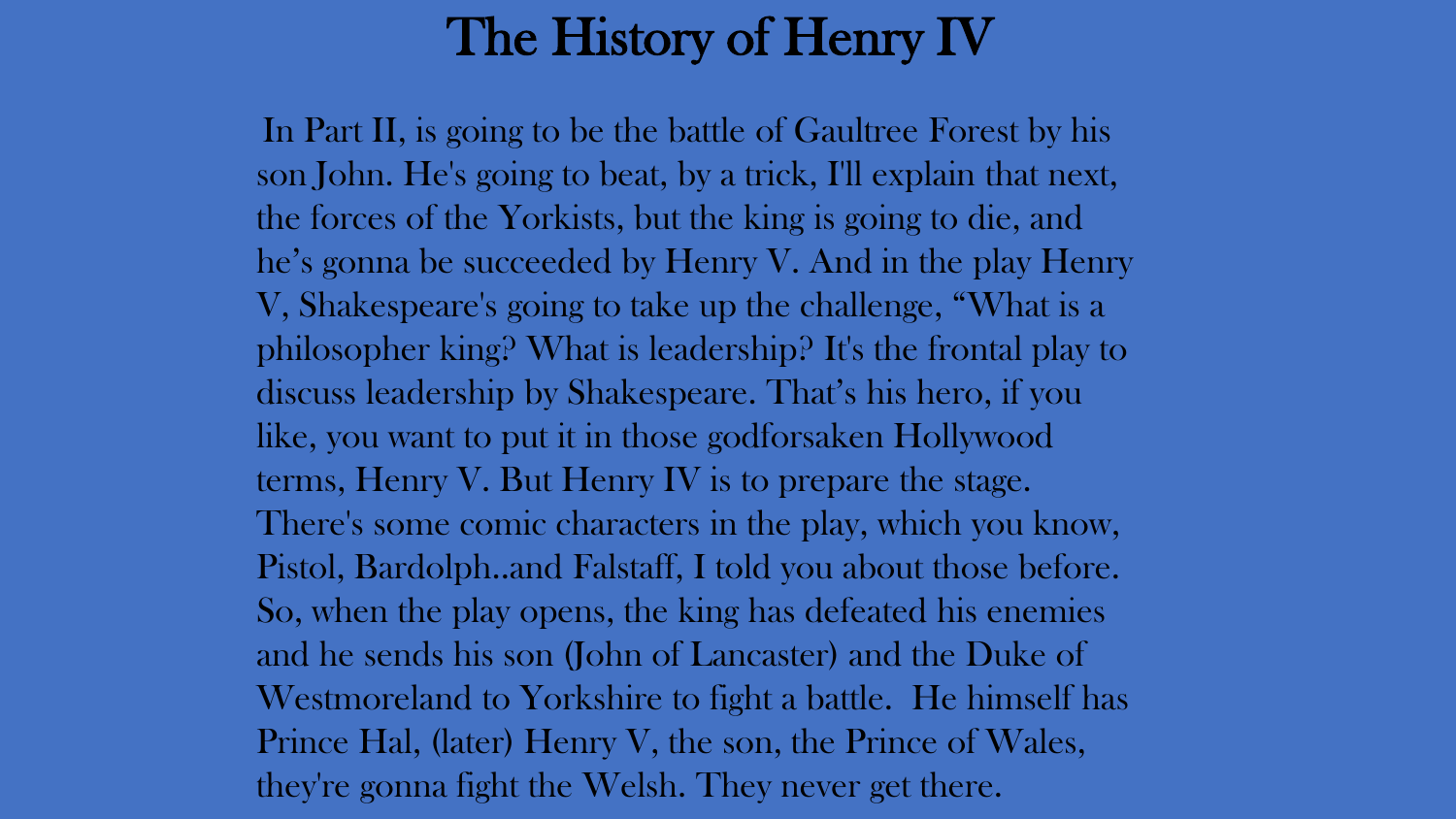Secondly, and this is important for you guys who are Platonists, a mystic named Peter Pontefract, said, "You will die in Jerusalem," to Henry IV. (1)

He's going to go on a crusade, the Pope organizes crusades. See, what he does, sends the French, and the British and whoever, they go and fight crusades. When they're away he manipulates their kingdoms, can't consolidate their reigns. If he wants to, if you go away and play too independent, he will get the Duke of Austria to capture you, Richard the Lion-Hearted, put him in a castle in Austria. He ran the world that way. You're supposed to believe he ran only, in the sense of sacredness, he was a very, the Pope has always been a secular figure, always.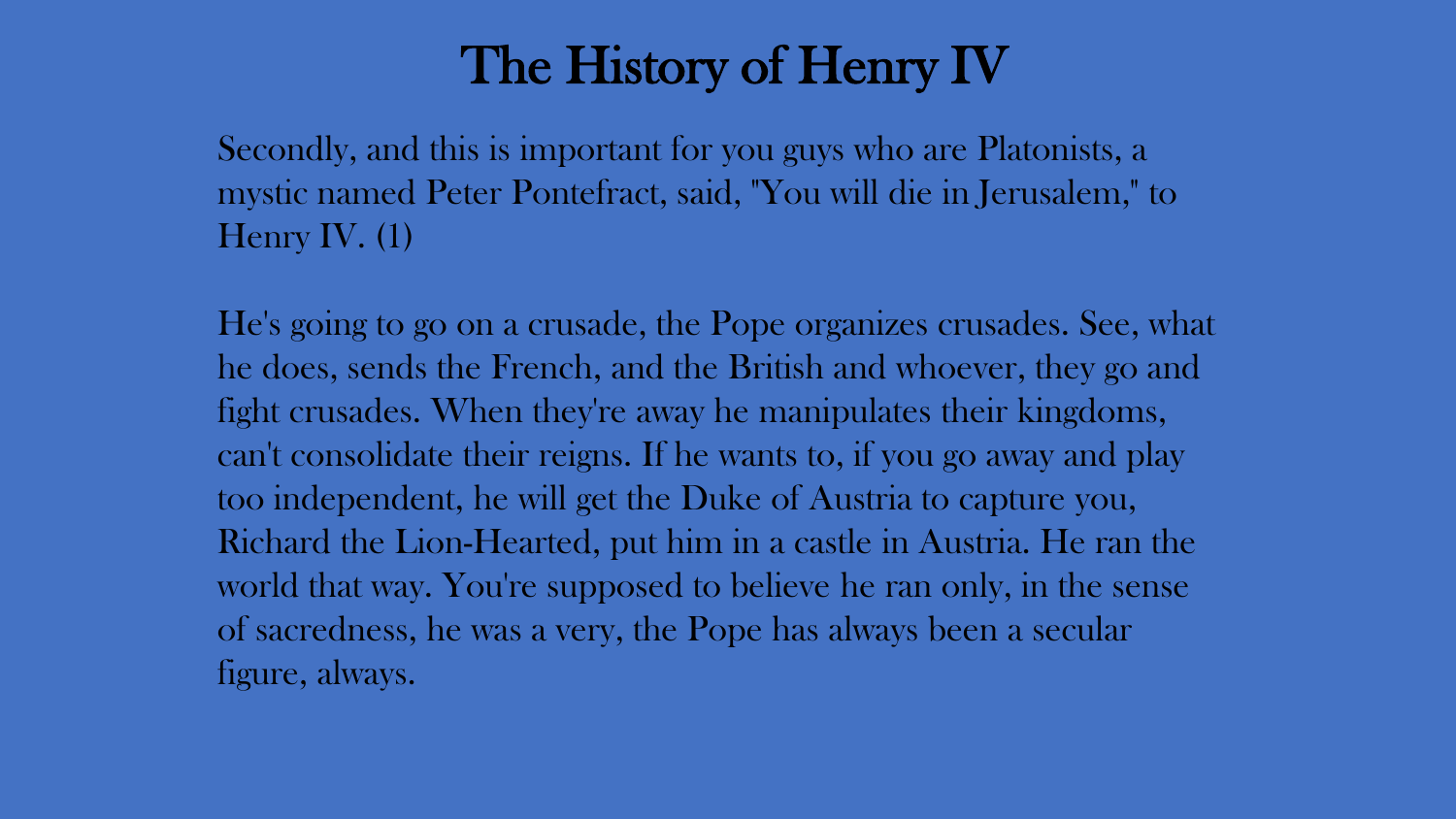I can tell you some stories about some popes would kill you but leave it there. The trick of this, and I better spend, about three minutes on this. In the palace of Westminster, the British monarch has several palaces: Windsor, Westminster, you name it. Westminster you should know because that's where the Parliament is. Parliament is in the Palace of Westminster, so that's what that is. The favorite room of this king (Henry IV) was a room called the Jerusalem Chamber. He used to rest there in Westminster, and he used that room for that. So, when this mystic says, "You will die in Jerusalem,"...see the trick? It's more probable than not. And of course, that's what happens, the king goes to Westminster to rest and he dies in 'Jerusalem,' the chamber. That's important, because that's how mystics operate.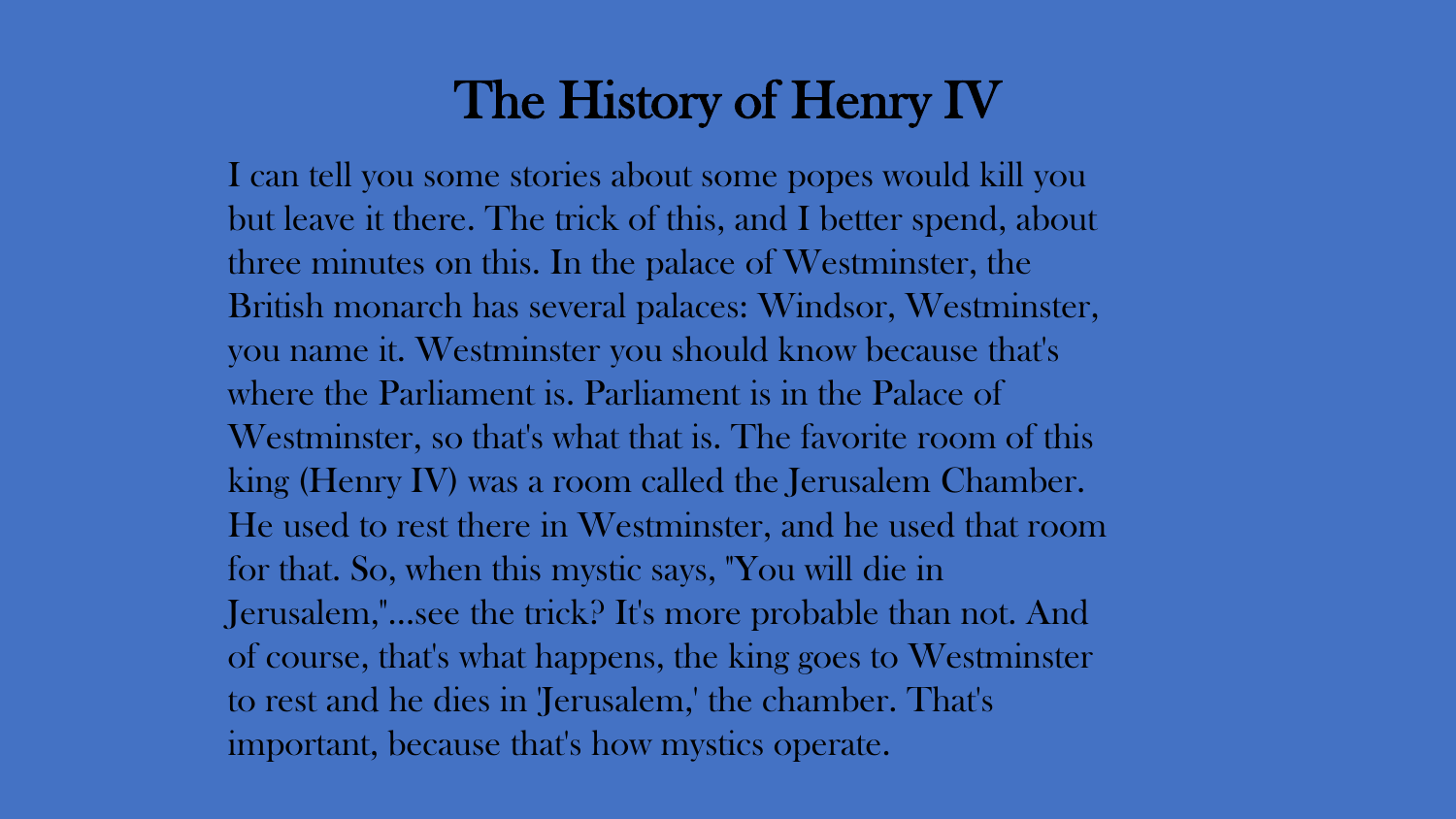I always tell you guys the one about, before the Greeks went to Troy, they went to the Oracle at Delphi. What will happen if they attack Troy and bring back our Helen, this beautiful woman? And the oracle said: "A great empire will be lost."(2) \* They didn't say what empire. So these stupid guys went, and a great empire was lost, you know, a great empire was lost. So watch these prophecies, and these ESP people, and people with psychic this and psychic that, you know. I knew a guy who used to be, when I was practicing law, a confidence trickster. He would go to the racetrack and get every horse in the race, somebody's bound to win. And they watched him, said "Ah, you're a great tipster." So watch for this, watch for this.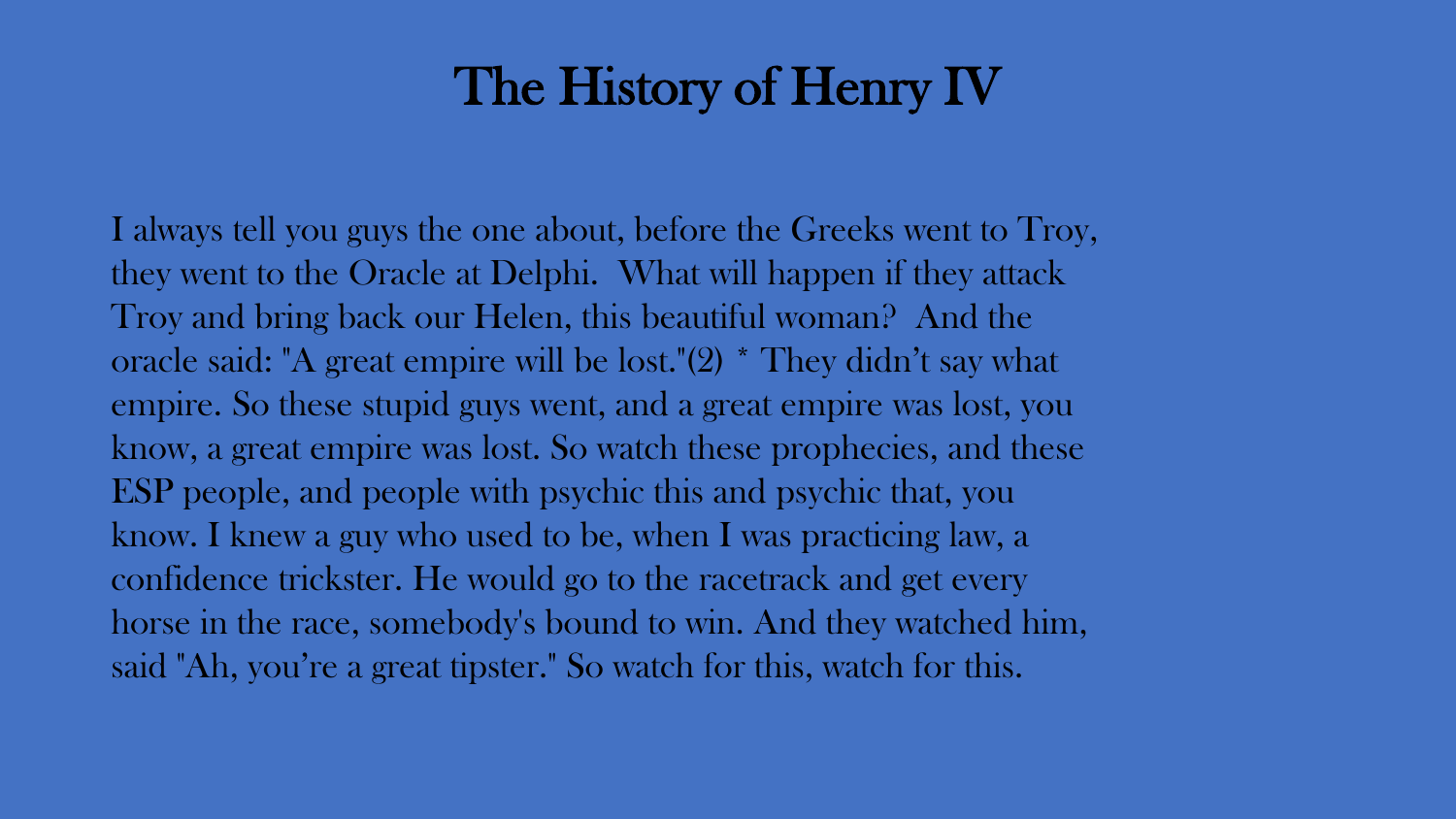Well, John of Lancaster is the second, the third son. In the English hierarchy, the first son is called the Prince of Wales. The second son is the Duke of York. The third son is the Duke of Lancaster, that's how they rank them, it's still the same, in 1986\*. They go to Yorkshire, a place called Gaultree Forest, which is just outside the city of York. Now, York is a very important county in Britain. There's a town called York too. It's the largest county in Britain, it's on the east coast facing the continent, and that is where much of the Boston, Massachusetts, Joint Stock Company migration, from that area...Hartlepool, Yorkshire... here's a Boston there, the place Boston is from there. The name Boston, that's where they got the name from. Hull, It's on the east coast. So, it's good to know where Yorkshire is.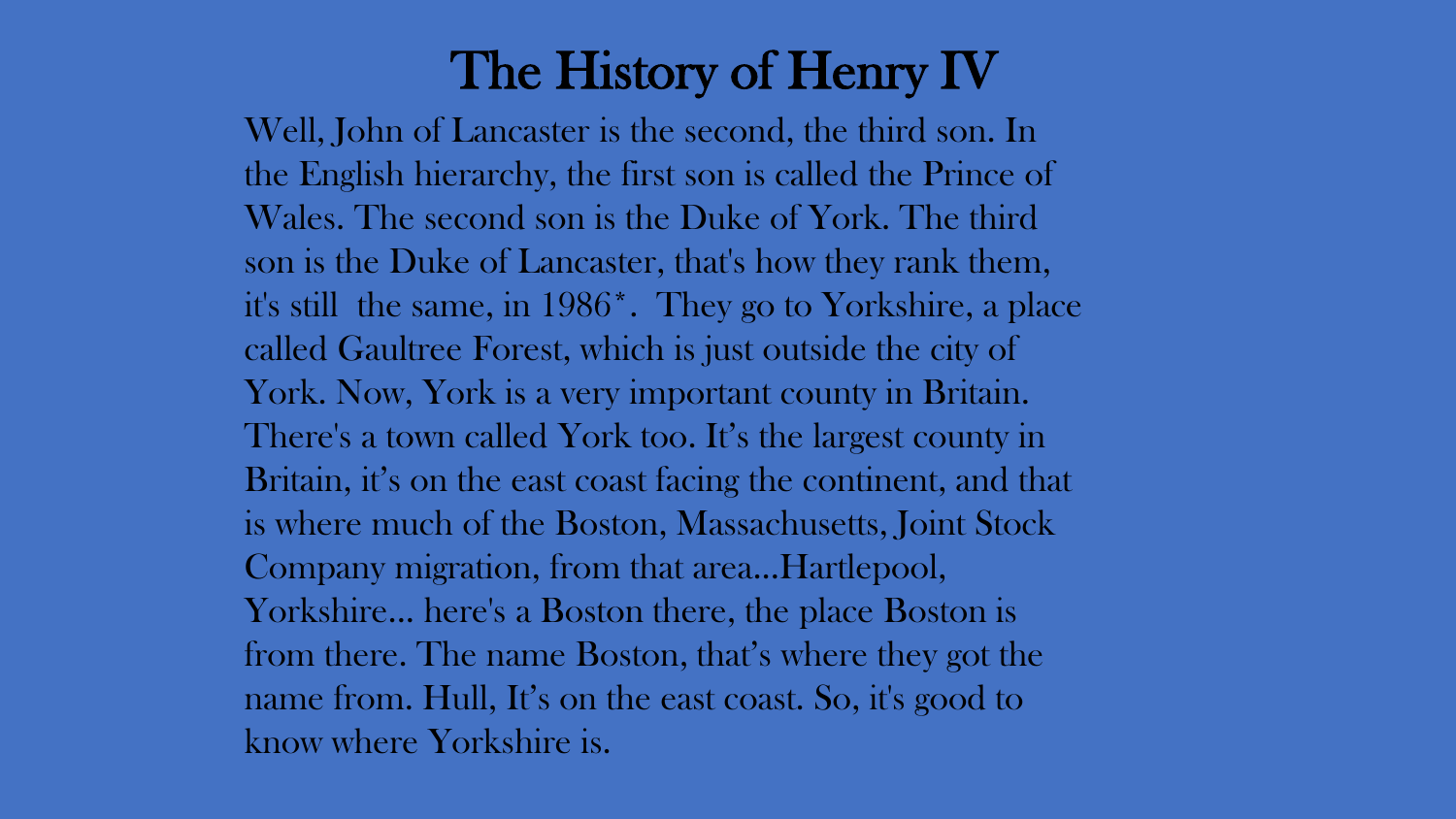Andrew is the Duke of York, who married Fergie. That tells you how important it is. Incidentally, (Harold) Wilson was from Yorkshire, the Prime Minister, Thatcher is from the south, pure English, you see. And Wilson is from Yorkshire.

OK, having said that, John of Lancaster and the, let's see - all of these people are related by blood - the Earl of Westmoreland, the Duke of Westmoreland. Westmoreland is a county in the west, over Lancashire. It's called the Lake District, you know, [indicates on a map], somewhere up here. Over here, it's called the Lake, that's where Wordsworth used to write his poetry, you know? And all those guys (the Lake Poets) used to go out and walk...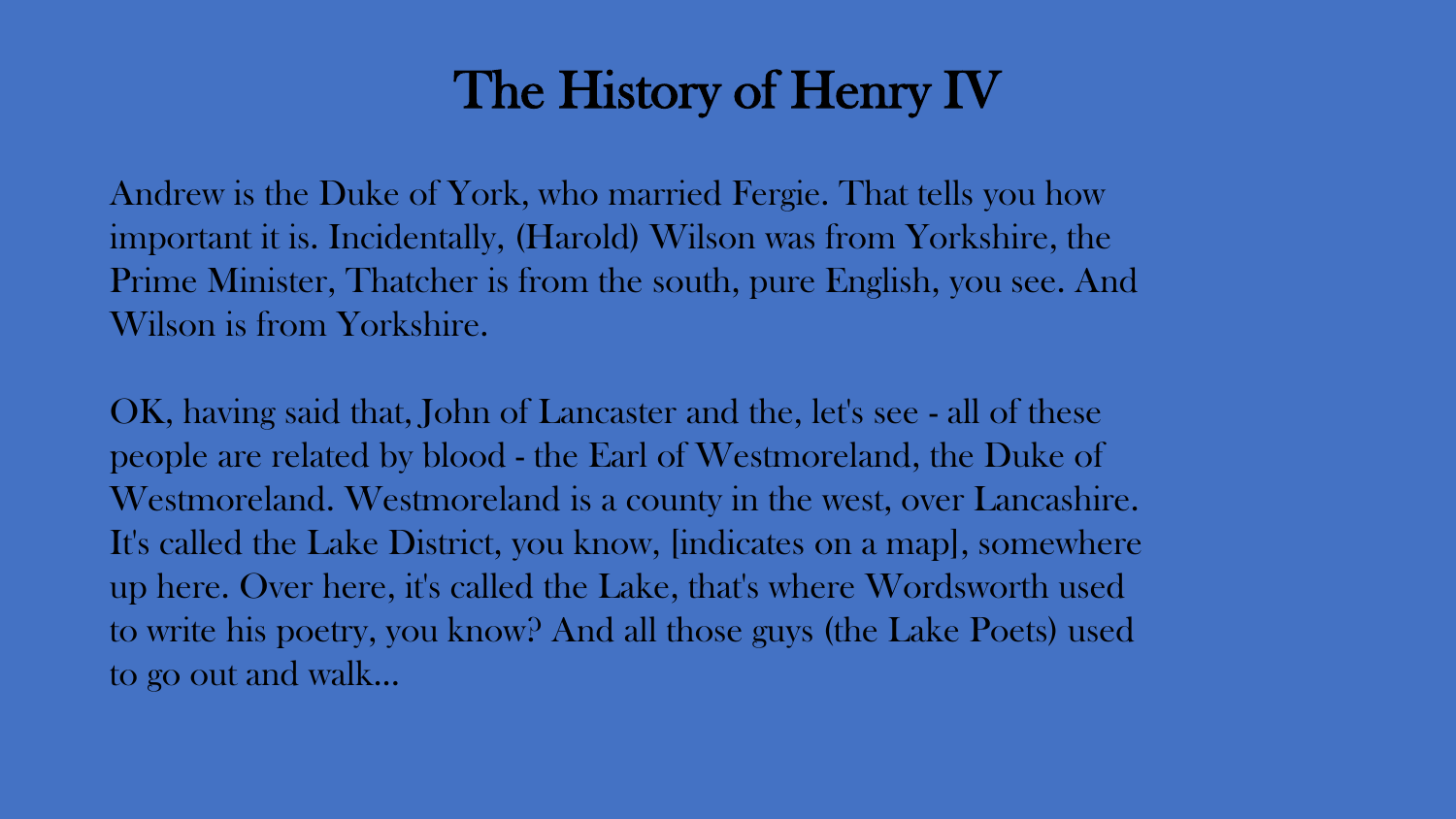## The Henry of Henry IV

OK, having said that, John of Lancaster and the, let's see all of these people are related by blood - the Earl of Westmoreland, the Duke of Westmoreland. Westmoreland is a county in the west, over Lancashire. It's called the Lake District, you know, [indicates on a map], somewhere up here. Over here, it's called the Lake, that's where Wordsworth used to write his poetry, you know? And all those guys (the Lake Poets) used to go out and walk...

So they go to fight these troops, which have rebelled against the King. And are in Yorkshire. Whose troops are they? Northumberland, west, east coast people, the Yorkists, and the Archbishop of York.

In those days, there were two archbishops reigning. The rest are bishops.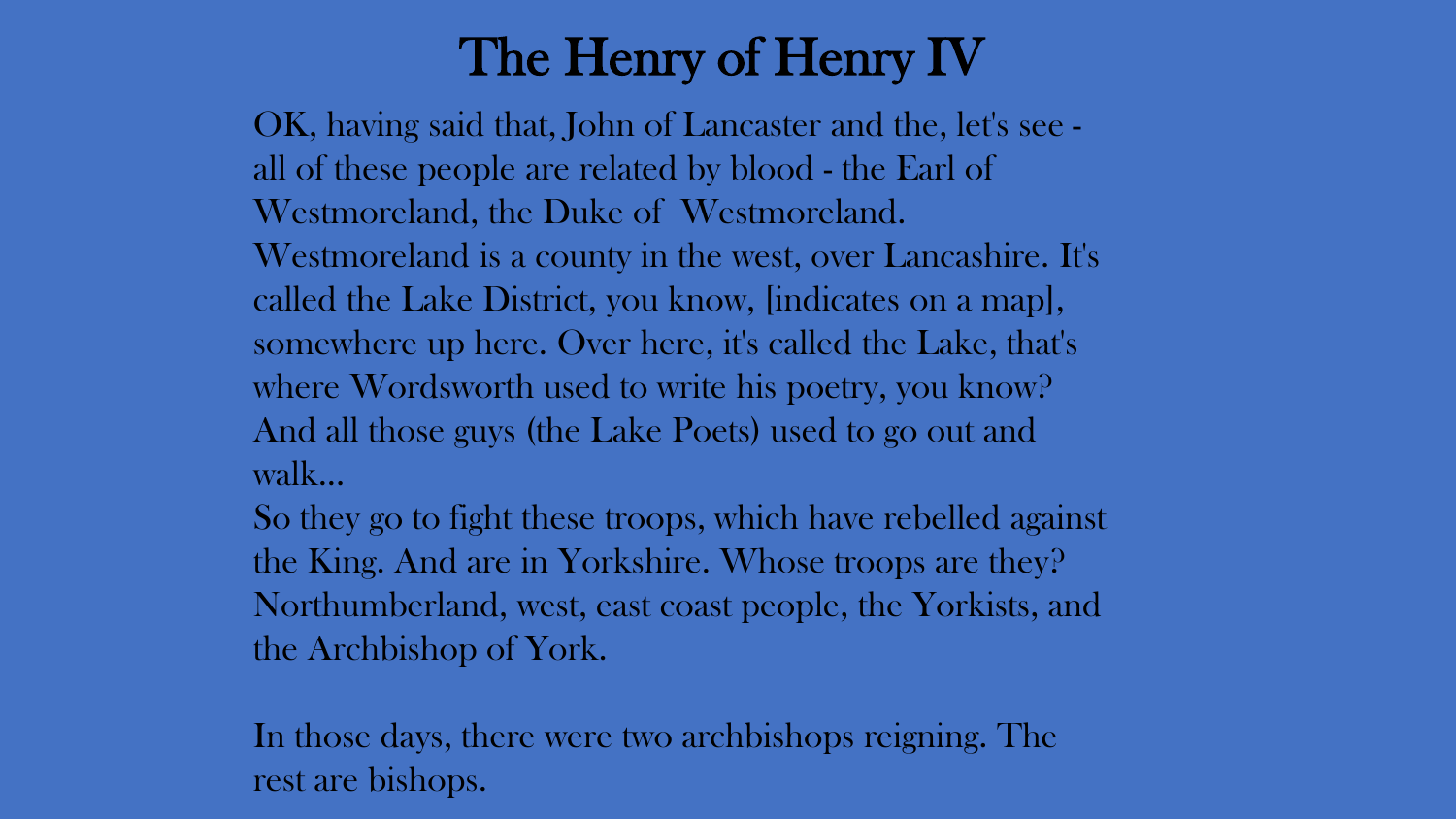You remember how Constantine put the Roman, the secret religions hierarchy, into the Catholic Church? And history made the Archbishop of Canterbury the most important one. But Yorkshire wasn't so far behind. Wolsey was the Bishop of York, huh?

You remember how Constantine put the Roman, the secret religions hierarchy, into the Catholic Church? And history made the Archbishop of Canterbury the most important one. But Yorkshire wasn't so far behind. Wolsey was the Bishop of York, huh?

When he came back with the Scots said he was beaten up in Northumberland up there by the sheriff of Northumberland, somebody like that, but ignore him. The Welsh were never fought because Henry died. Lancaster went down with Westmoreland to fight these troops and I must tell you what happened.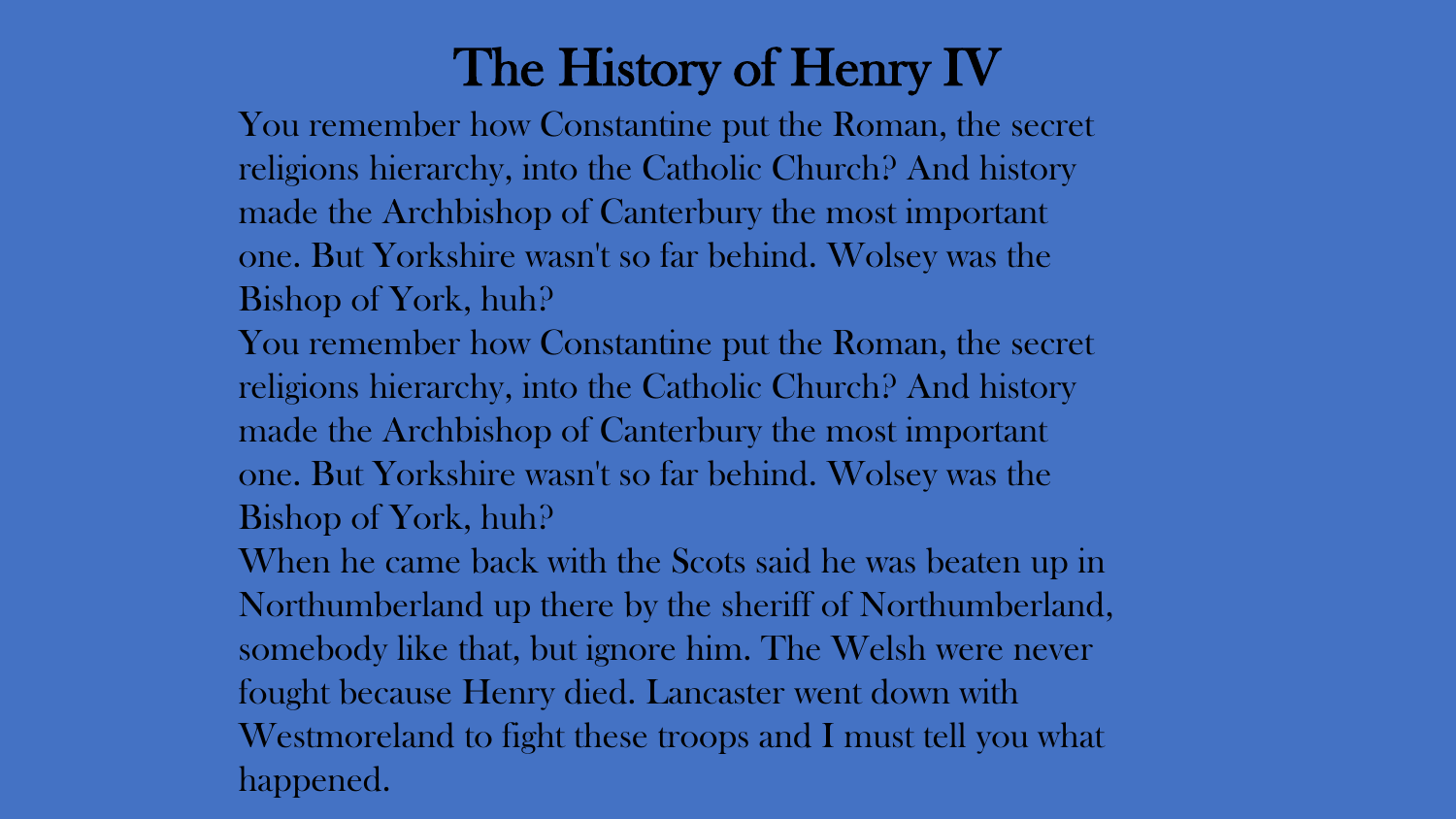I'll give you the narrative now. These guys are all ready to fight in Gaultree Forest and he (John, Duke of Lancaster) goes and he says, "Let me...these are...do you...what are your terms? Do you want to fight a battle? What are your terms? What are your grievances?" Remember what the American settlers did in their, in Philadelphia, wrote their grievances out for the king? So these guys now, they don't understand. There is no such thing as an independent diplomacy. There is no such thing as war and peace. A period of war, it's finished, a period of peace. That doesn't exist. Only fools believe that. If you think there is no US war going on, go and live in [Korea, Berlin? Cuba?].[00:09:46] If you think there is no Russian war going on, go live in Afghanistan. You know? There's no condition, no fixed, static condition of war or peace. That doesn't exist.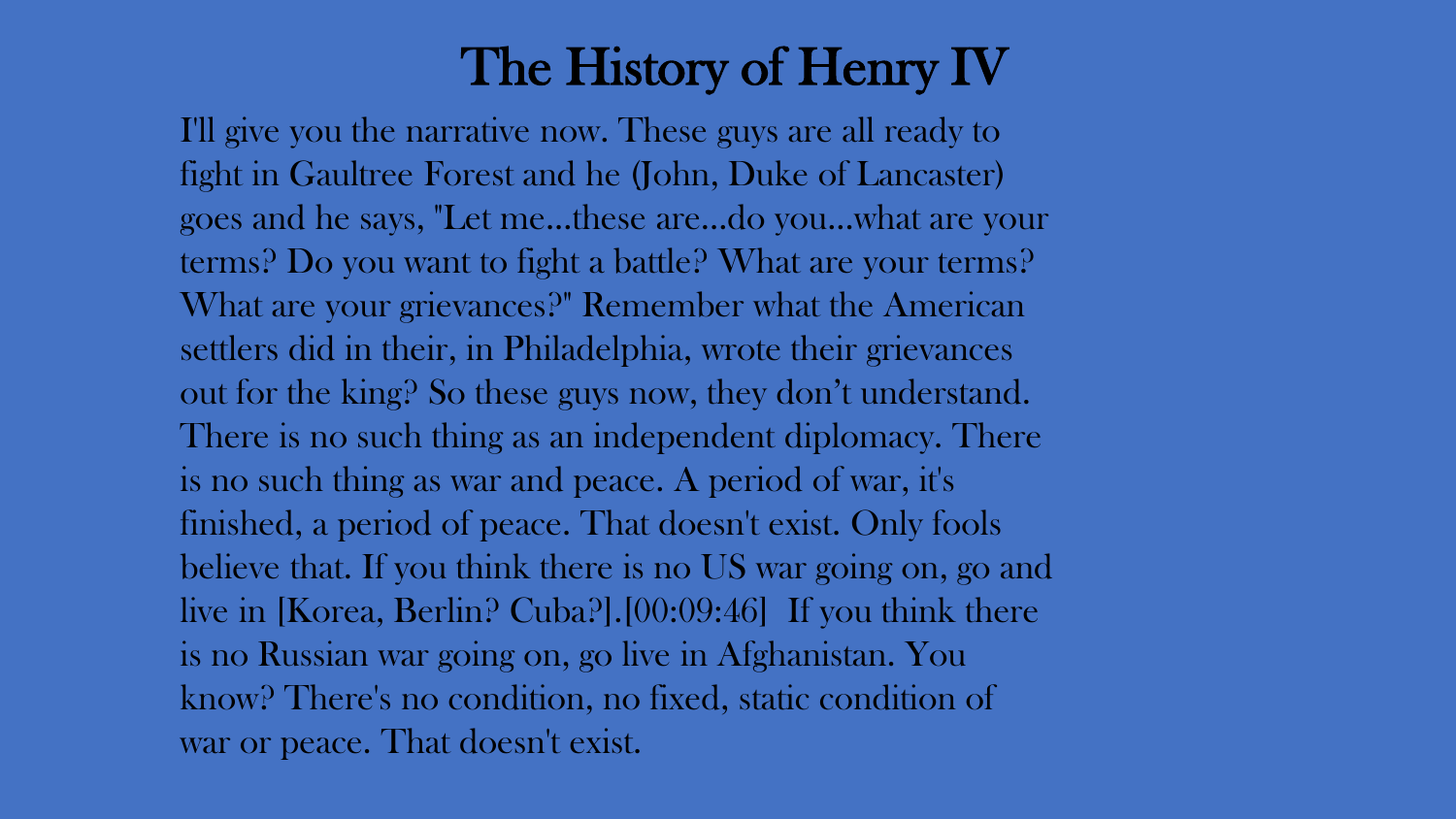I always give the joke how in 1876, Sitting Bull and some others pulled a fast tactical, it was a good tactical trick. And got Custer to go down to Little Bighorn, surrounded him, and annihilated him. And four months later Sitting Bull is hiding up in Canada, you know? He's already finished the war, by defeating the troops. It's like the fools, a lot of you weren't even alive in the Second World War, when Hitler sent von Paulus into Stalingrad. Von Paulus('s army) was beaten, surrounded, killed, captured in the middle of Russia. People believed the war was over. It lasted so many years after that; you know?

Now this guy goes there to Gaultree Forest and says, John of Lancaster, " What are your grievances? Gets the list and, then he goes and says, "Look, man, I agree. We grant you your grievances. These are honorable things. And we agree, my Uncle the Duke, go and tell all your troops to disband, you tell your troops to disband, we agree." And of course, these asses disbanded their troops. His uncle never disbanded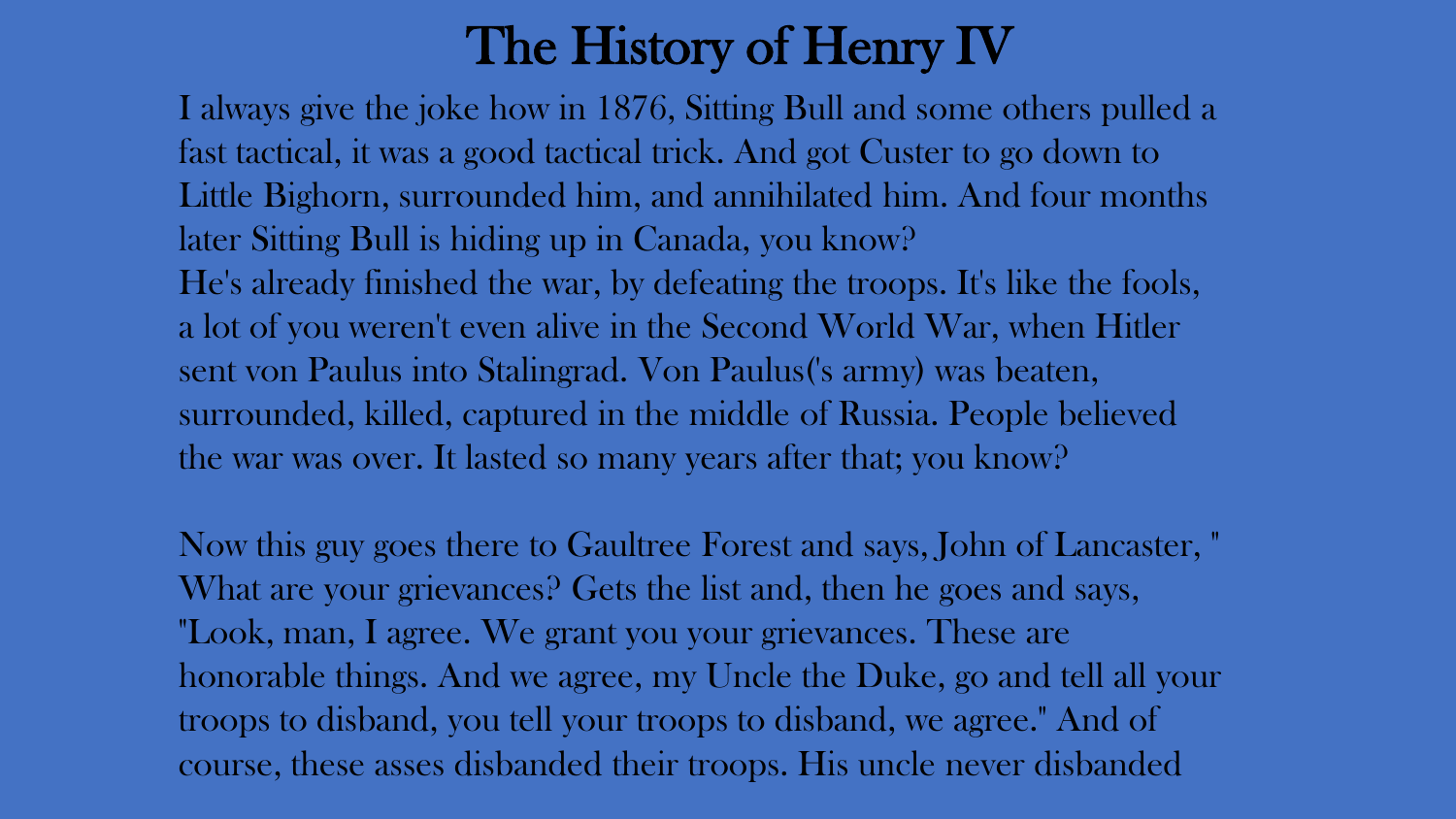those troops, but they just divide et impera,…divide them up and just captured them in detail and arrest this lot. The play says too, itself, but that's what happened.

Now that is called a balance of power play. You al - if you're in a power struggle - you always have to say, "Well look, he said, you say this, all right, and we'll take account of what you said". But we must decide, "No. Suppose you are lying, what do we do?" You have to play that way, or else you lose. You have to play that way. What was it, Crazy Horse said, uh, said " White man came, and made us many promises. He broke every promise except one: he promised to take our land. He took it." That one he didn't break. Or, what was the other one, Kenyatta in Kenya, when I was an ambassador over there, said, "The Englishmen came to Kenya, and taught us religion: Christ, Paul, the Apostles, Joseph, Mary, the whole kaboodle, Martha, Lazarus,,, And the white man told us to lift our hands to pray to God in the Heavens. And when we lifted our hands to pray to God in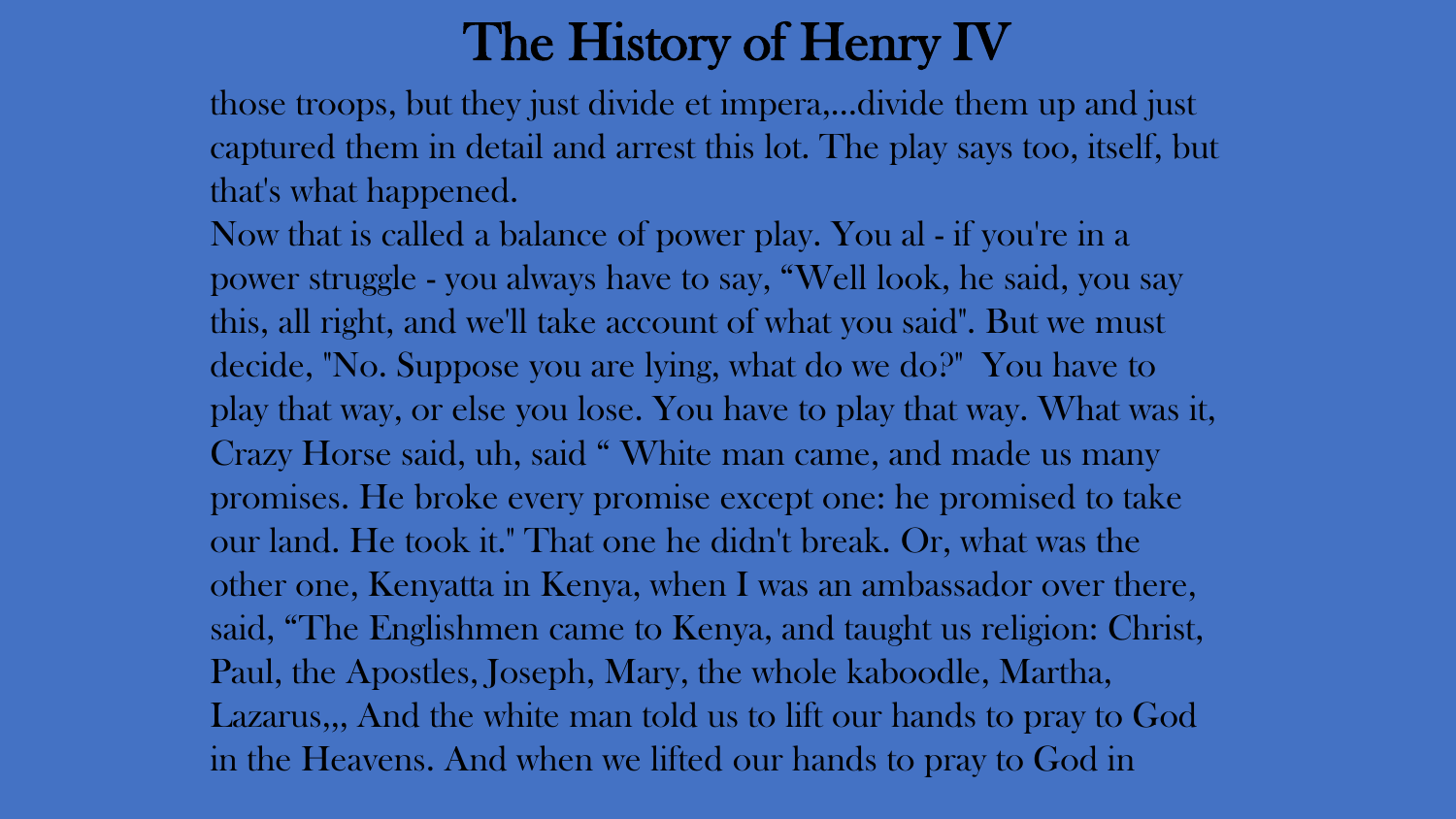Heaven, he stole the land from under our feet." You know, it's the same story all the time. People who don't say "But suppose you're lying." You know; "Suppose you're lying. Let me examine why you are saying what you're saying." Well, that's what happened at Gaultree Forest. And Shakespeare puts it in there as an examination of the kind of statecraft with which you have to deal. Your principles must be different. But you must expect your opponent might be the Devil. And you can't expect the Devil to have heavenly ideals, you know?

It's like the stupid people, the liberals up here. A seven-year-old stabbed his parent, or a five-year-old, whatever it is. They now start a whole case study, you know, and investigate why did this five-year-old, seven-year-old, stab the parent. Empirical studies, you know. May I remind you just en passant that Jesus Christ and Socrates never did case studies, you know that. Jesus Christ didn't go around and say, "Look, what do you think? Give me a poll there." Then say, "Ah, render unto Caesar the things that are Caesar's." You know, And of course I always tell you guys, that I used to teach at Rutgers, He couldn't teach here, couldn't have